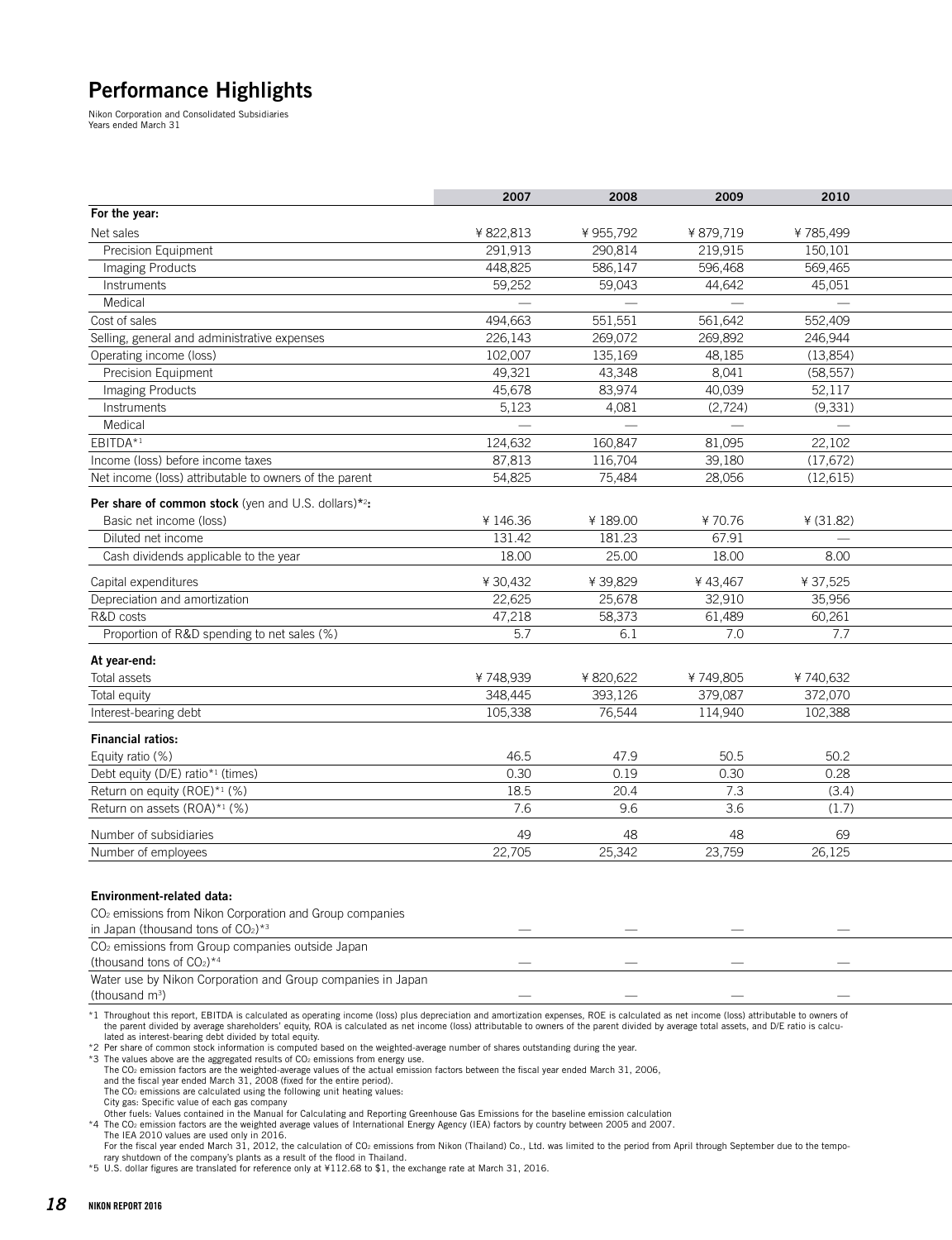\* Environment-related data from 2011 to 2015 includes seven Group manufacturing<br>companies in Japan and two Group manufacturing companies outside Japan. Data for<br>2016 includes 15 Group companies in Japan and five Group comp

practitioner's assurance.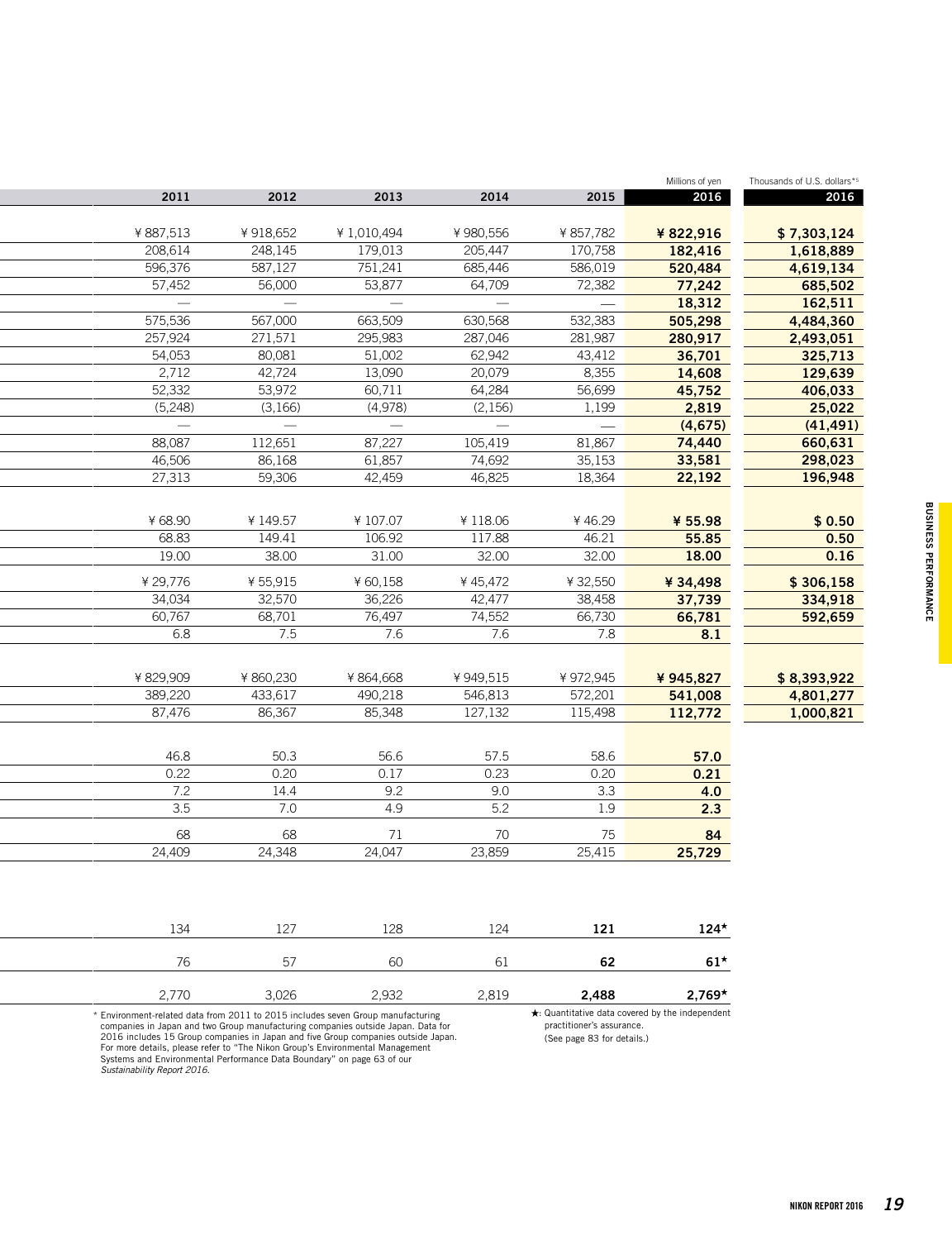# Growth Potential





# **Profitability**

#### **8** Net Income (Loss) Attributable to Owners of the Parent / ROE **1.** Cash Flow





# Safety

#### **T** Total Equity / Equity Ratio 5 Total Equity / Equity Ratio **1996 1997 12: 1998 12: 1998 12: 1999 12: 1999 12: 1999 12: 1999 12: 1999 12: 1999 12: 1999 12: 1999 12: 1999 12: 1999 12: 1999 12: 1999 12: 1999 12: 1999 12: 1999 12: 1999 12: 1999 12: 1999 1**



### (As of March 31)



# External Ratings

#### Inclusion in SRI Index Portfolio (As of June 1, 2016)

|                  | <b>SRI Index Portfolio</b>                                       |  |  |  |  |
|------------------|------------------------------------------------------------------|--|--|--|--|
| <b>From 2004</b> | FTSE4Good Index Series*1                                         |  |  |  |  |
| <b>From 2010</b> | Morningstar Socially Responsible Investment Index (MS-SRI)*2     |  |  |  |  |
| <b>From 2011</b> | ECPI Ethical Index Global* <sup>3</sup>                          |  |  |  |  |
| <b>From 2013</b> | "Ethibel EXCELLENCE" (part of the Ethibel Investment Register)*4 |  |  |  |  |
| <b>From 2014</b> | MSCI Global Sustainability Indexes*5                             |  |  |  |  |

\*1 Socially responsible investment index featuring leading companies from around the

world, compiled by FTSE, a subsidiary of the London Stock Exchange. \*2 The Morningstar Socially Responsible Investment Index (MS-SRI) is the first socially responsible investment index in Japan. Morningstar Japan K.K. selects 150 companies from among approximately 3,600 listed companies in Japan by assessing their social responsibility and converts their stock prices into the index.

- \*3 ESG (environment, society, governance) surveys, ratings from ECPI
- \*4 Investment universe comprised of companies identified by Forum Ethibel as displaying high performance in terms of social responsibility.

\*5 An MSCI index comprising companies in each industry that have gained high ESG ratings.



#### DBJ Environmental Rating

In 2016, Nikon gained the highest ranked rating in the Development Bank of Japan (DBJ) Environmental Ratings\* and received a loan on the basis of the evaluation. In addition, Nikon won a special award.

\* The DBJ Environmentally Rated Loan Program is a loan program utilizing a screening (rating) system developed by DBJ that evaluates enterprises on the level of their environmental management and then sets financial conditions based on these evaluations.

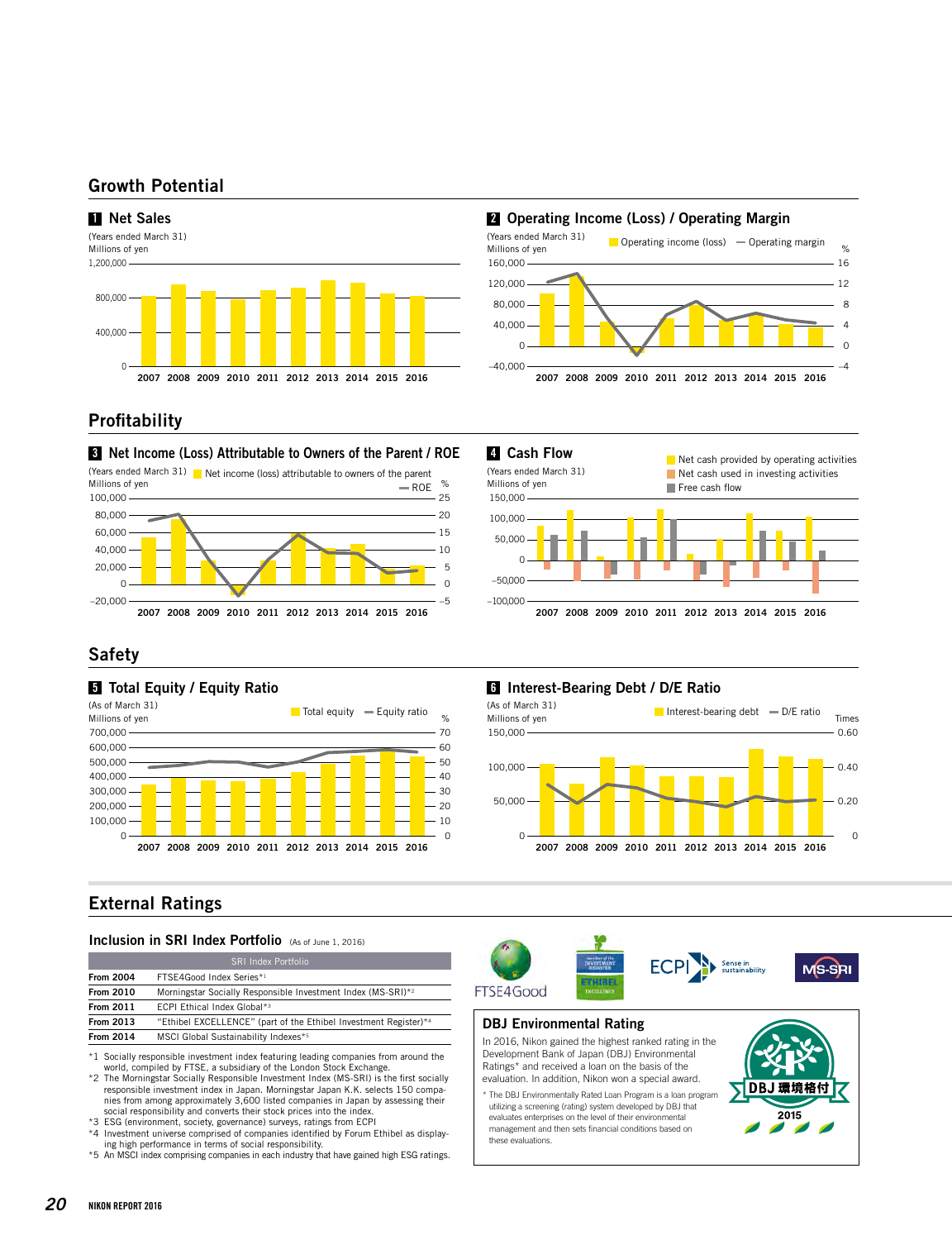R&D costs

# Growth Investments

#### **T** Capital Expenditures / Depreciation and Amortization **7 Capital Expenditures / Depreciation and Amortization 18 R&D Costs / Proportion of R&D Spending to Net Sales**



# Shareholder Value

### **8 Basic Net Income (Loss) per Share that the Communist Communist Communist Communist Communist Communist Communist Communist Communist Communist Communist Communist Communist Communist Communist Communist Communist Commun**





**10** Net Assets per Share



 $\Omega$ 20,000 40,000

100,000

(Years ended March 31)<br>Millions of yen

60,000 80,000



2007 2009 2008 2010 2011 2012 2013 2014 2015 2016

Millions of yen  $\blacksquare$  Proportion of R&D spending to net sales  $\%$ 

### **11** Cash Dividends per Share / Total Return Ratio



#### Awards Won Related to Products

|                                 | <b>Host</b>                                  | Content of Commendation                                                  | Subject of Award                                                                                          |
|---------------------------------|----------------------------------------------|--------------------------------------------------------------------------|-----------------------------------------------------------------------------------------------------------|
| Year ended<br>March 31,<br>2016 | <b>Technical Image Press</b><br>Association  | TIPA Awards 2015                                                         | D810 and D5500 digital SLR cameras<br>COOLPIX P610 compact digital camera                                 |
|                                 | European Imaging and<br>Sound Association    | FISA Award                                                               | D5500 digital SLR camera                                                                                  |
|                                 | Japan Institute of Design Promotion          | Good Design Award 2016 Gold Award                                        | COOLPIX P900 compact digital camera                                                                       |
|                                 | Hong Kong Design Centre                      | Design for Asia Awards 2015<br>Bronze Award                              | Nikon 1 J5 advanced camera–interchangeable lens type                                                      |
|                                 | International Forum<br>Design GmbH (Germany) | iF Design Award 2016 Gold Award<br>iF Design Award 2016 (Product Design) | Inverted microscopes ECLIPSE Ts2R and ECLIPSE Ts2<br>Nikon 1 J5 advanced camera–interchangeable lens type |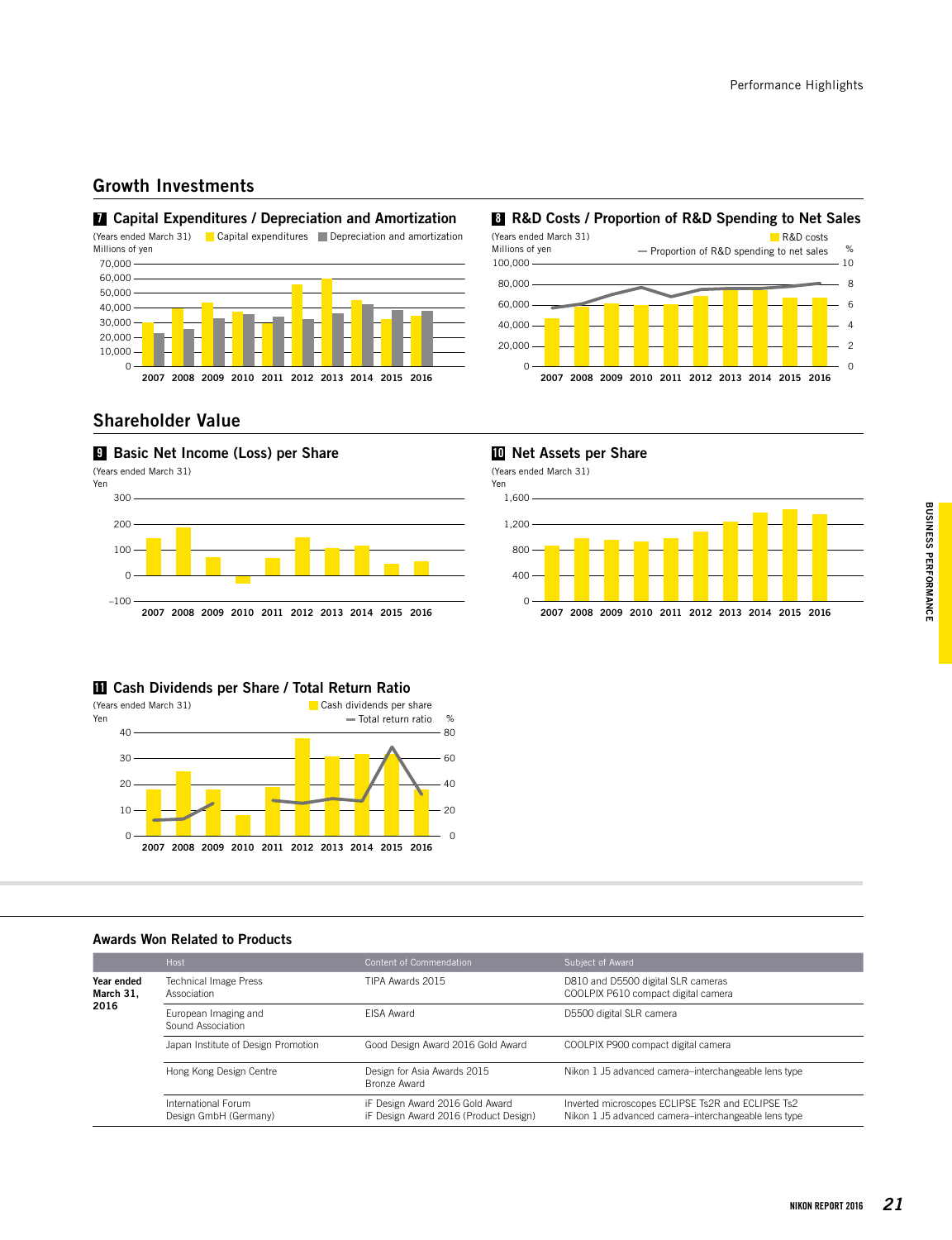# PRECISION EQUIPMENT BUSINESS

# Semiconductor Lithography Business

#### Summary for the Fiscal Year Ended March 31, 2016

- Sales decreased compared with the previous fiscal year due to effects of changes in customers' capital investment plans and other factors in spite of making efforts to improve profit structure
- **Posted impairment loss on fixed assets of** approximately ¥7.0 billion

#### INITIATIVES AND ACHIEVEMENTS

The Semiconductor Lithography Business worked to improve its profit structure by continuously striving to enhance the performance and extend sales of its advanced equipment, primarily ArF immersion scanners, and by focusing on strengthening sales of used equipment and services. However, sales decreased year on year and a deficit was recorded, as the business could not secure new customers for its advanced equipment as planned and was also impacted by changes in its customers' capital investment plans.

Since the profitability of the Semiconductor Lithography Business is expected to fall, impairment loss of approximately ¥7.0 billion was posted as extraordinary loss for such fixed assets as manufacturing facilities.

In the meantime, the latest ArF immersion scanner, the NSR-S631E that features high accuracy and excellent productivity, was launched in January 2016.

# FPD Lithography Business

#### Summary for the Fiscal Year Ended March 31, 2016

- **P** Year-on-year increase in number of units sold due to recovery in capital investments for small and medium-sized high-definition panels
- **Launched FX-68S, which realizes further** productivity improvement as well as high resolution and high alignment accuracy

#### INITIATIVES AND ACHIEVEMENTS

The FPD Lithography Business benefited from the drastic recovery in capital investments for smartphones and tablet computers. There was significant growth in unit sales of the FX-66S and FX-67S, which are ideal for the production of small and medium-sized high-definition panels for smartphones and tablet computers. Sales increased by 17 units, from 34 units in the previous fiscal year to 51 units.

Additionally, realizing further productivity improvement as well as high resolution and high alignment accuracy, the latest system for small and medium-sized high-definition panels, the FX-68S, was launched in March 2016.

# IMAGING PRODUCTS BUSINESS

#### Summary for the Fiscal Year Ended March 31, 2016

- **Par-on-year drops in unit sales of digital** cameras–interchangeable lens type, compact digital cameras, and interchangeable lenses in a shrinking market
- Net sales and operating income both decreased compared with the previous fiscal year

#### INITIATIVES AND ACHIEVEMENTS

With regard to digital cameras–interchangeable lens type, sales of entry-class models such as the D5500 were strong in Japan. Contrastingly, in China and Europe, sales growth was recorded in middle and high-end digital SLR cameras, such as the D750. The next-generation flagship model D5 launched in March 2016, which features significantly improved functions, is attracting rave reviews. With regard to compact digital cameras, the Company recorded strong sales of its high-value-added products, such as the multifunctional COOLPIX P900 that features ultrahigh zoom capability for excellent image quality.

In a shrinking market, however, there were year-on-year drops in unit sales of digital cameras–interchangeable lens type, compact digital cameras, and interchangeable lenses, and decreases in both net sales and operating income.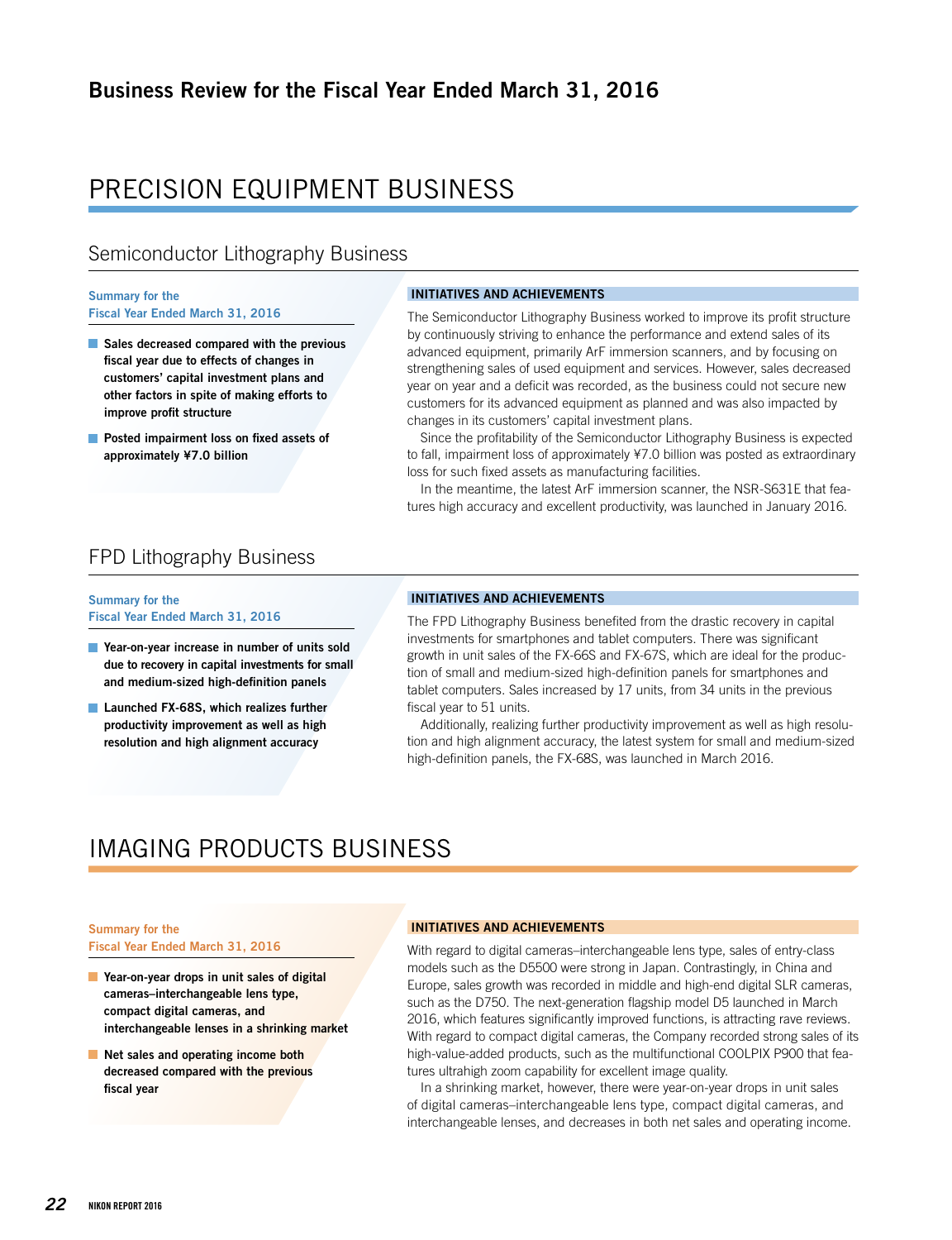# INSTRUMENTS BUSINESS

# Microscope Solutions Business

#### Summary for the Fiscal Year Ended March 31, 2016

- Net sales and operating income increased year on year primarily from biological microscopes
- **In anticipation of future business expansion,** invested in new businesses centered on stem cell-related businesses

#### INITIATIVES AND ACHIEVEMENTS

Despite the impact of the reduction in Japan's public budget and lower sales than in the previous fiscal year, net sales and operating income of the Microscope Solutions Business grew mainly in biological microscopes, driven by increases in market share primarily in the United States and China.

With the aim of entering the business of contract manufacturing of cells for regenerative medicine use in Japan, the Group signed a strategic collaboration agreement with one of the industry's largest companies, Lonza, and established wholly owned Nikon CeLL innovation Co., Ltd.

# Industrial Metrology Business

#### Summary for the Fiscal Year Ended March 31, 2016

- **Increased capital investment in** semiconductors and electronic components as well as in the automobile-related field; significant year-on-year increases in net sales and operating income
- **Invested in U.S. company Tribogenics Inc.**

#### INITIATIVES AND ACHIEVEMENTS

Amid increased capital investment in semiconductors and electronic components as well as in the automobile-related field, the Industrial Metrology Business achieved higher sales from increased sales of products, such as the NEXIV Series CNC video measuring system and X-ray inspection systems. There was also the effect from an improvement in costs, and operating income improved significantly.

In addition, Nikon made a strategic investment of approximately \$10 million in U.S. venture company Tribogenics Inc. to strengthen product competitiveness in the non-destructive testing business, a market in which growth is expected in the years to come.

# MEDICAL BUSINESS

#### Summary for the Fiscal Year Ended March 31, 2016

- 
- Completed acquisition of Optos Plc and steadily expanded its sales
- **Implementing investments in new** businesses on an ongoing basis

#### INITIATIVES AND ACHIEVEMENTS

Although sales of Optos Plc's retina diagnostic imaging equipment were sluggish in Europe, sales increased due to expansion of the market share in the United States and strong performance in Asia and Oceania. The business performance of Optos Plc is as far along as planned though there has been amortization of goodwill defrayment. The Medical Business as a whole, however, recorded an operating loss of approximately ¥4.6 billion due to its posting of R&D expenses, etc.

Through its promotion of M&As, alliances, and Corporate Venture Capital (CVC), the Medical Business is actively working to expand its business.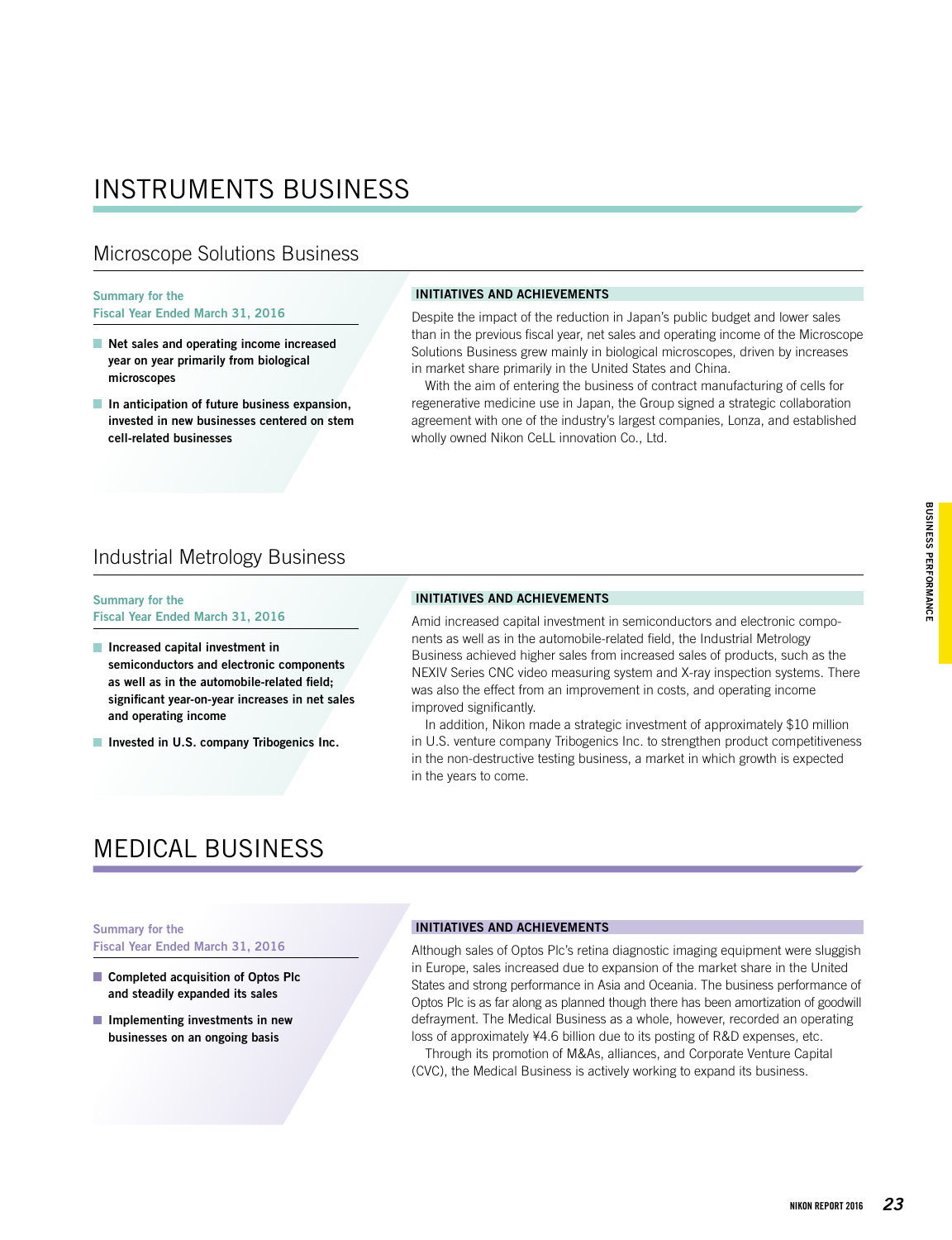# Overview of Divisions and Business Units

# CORPORATE STRATEGY DIVISION



Bringing to fruition a variety of initiatives across the business units, the Corporate Strategy Division will accelerate the growth of the Nikon Group.

# Tomohide Hamada

Senior Vice President and Director, General Manager of Corporate Strategy Division

#### **Message**

**Q** In the Medium-Term Management Plan announced in June 2014, M&A, R&D, human resources, and cost reduction were introduced as the "four programs to achieve transformation." Please tell us about the progress your division has made in each of these programs.

#### M&A Program

Since completing the acquisition of Optos Plc in May 2015, we are involved in several other M&A candidate projects. Not limited to the Medical Business, other than specifically examining those projects in the Industrial Metrology Business, the thinking is that we will proceed, for example, with services in the Imaging Products Business by which people can enjoy images.

In the meantime, with regard to the Corporate Venture Capital (CVC) Program we have announced a policy to invest capital in the order of ¥30 billion toward the expansion of new businesses and commenced venture investments globally by means of multiple venture capital sources. In July 2016, we jointly established a new private fund, the Nikon-SBI Innovation Fund, with SBI Investment Co., Ltd., which will target investments in Nikon's current business areas as well as in the latest technologies and new service areas, such as IT, AI, and robots.

With the aim of strengthening the Industrial Metrology Business, we undertook a capital increase of preferred stock and invested approximately \$10 million in Tribogenics Inc., a U.S. venture that is engaged in the X-ray analysis equipment business. The technologies that Tribogenics possesses are unique and there would be the potential to create new markets, so we felt that affinity with Nikon would be high. We are currently in the process of multiplying the technologies and knowledge that Nikon has with a view to, for example, enhancing our product competitiveness in the X-ray non-destructive testing field and tapping into new markets.

#### R&D Program

We have stated our plan to invest a cumulative total of ¥220 billion in R&D in the three years from the fiscal year ended March 31, 2015, to the end of March 2017, ¥50 billion of which will be for R&D expenses in new business domains such as in the Medical Business. We are making progress in accordance with that plan. As an example, in the Instruments Business, which is positioned as a growth field, the effects of having invested R&D expenses are gradually being seen in business performance. In the years to come, the idea is to focus on investments in growth businesses while closely monitoring market trends. In the Semiconductor Lithography Business, we will reduce the scale of investment in ArF immersion scanners and divert that portion to other lithography systems and businesses in growth fields. In the Imaging Products Business, we will concentrate R&D expenses on priority measures, such as developing middle and high-end digital cameras– interchangeable lens type, and control R&D budget allocations with consideration given to returns on our investments. In the fiscal year ending March 31, 2017, we are planning Companywide R&D investments of ¥70 billion to be centered on growth fields, such as the Instruments and Medical businesses.

#### Human Resources Program

In the fiscal year ended March 31, 2016, we conducted large-scale personnel reorganization, transferring employees who had been mainly assigned to the Precision Equipment Business and Imaging Products Business to the Instruments and Medical businesses, as these are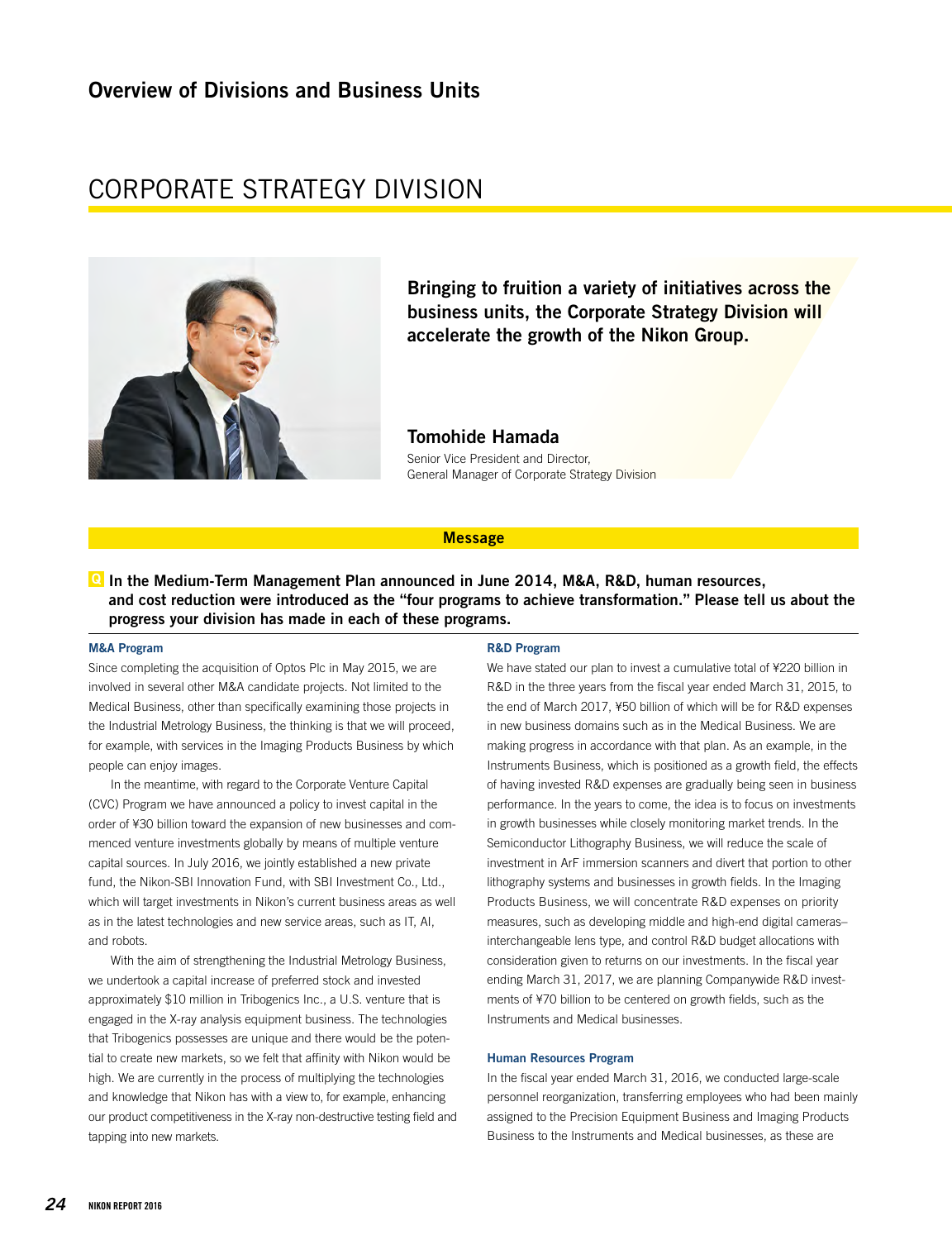positioned as growth fields. This turned into a major reassignment of personnel, but we will be accelerating the interdivisional flow of personnel in the years to come so that talented personnel generate added value in the growth businesses. We actively encouraged hiring not only from within the Company but also the taking on of specialist experts. As the growth businesses, such as the Medical and Instruments businesses, call for new knowledge, merely reorganizing personnel within the Company will not be sufficient. On the assumption that they are familiar with one of these fields, we are hiring a wide range of people, from the younger generation to senior management-level personnel.

#### Cost Reduction Program

The expectations are that we will be able to achieve the target for reducing procurement costs, centered on the Imaging Products Business, of ¥30 billion over the three years from the fiscal year ended March 31, 2015, to the end of March 2017. Among others, the effect of the cost reductions in the Imaging Products Business has been significant, and we are addressing on an ongoing basis the upstream cost reductions, referred to as a "Design to Cost," in the development and design stages. If we can reduce the lead time from development to sales, we will be able to not only reduce initial costs but also to aim for synergistic effects, such as well-timed market entries. Without loosening our grip on the reins, I would like to continue with these efforts.

#### **Q** Please tell us about the achievements in the Corporate Strategy Division.

Having newly established a Production Strategy Department within the Corporate Strategy Division and consolidated the production technologies possessed by each business unit, we began efforts to bring about cost reductions and quality improvements at the same time. In the Imaging Products Business, which is regarded as specializing in mass production, and the Precision Equipment Business, which produces very high-precision products in small lots, the manufacturing methods are completely different. By mutually incorporating the best aspects of each operation, we aimed to improve performance and create added value. We also started with efforts designed to bring about improvements in manufacturing by utilizing the Company's greatest strength, optical technologies. The expectations are that these initiatives will lead to major accomplishments in the years to come.

In terms of upgrading the environment within the Company so that each business unit executes its tasks smoothly, we consolidated procurement activities, including those related to IT, which previously had been scattered across each business unit. In addition to establishing a framework for devising cost reductions by placing orders in bulk, we

visualized the equipment of each business unit in cooperation with the Business Support Division in such a way that the system could be jointly utilized.

The most significant achievement, in which the Corporate Strategy Division acted as a mediator, was the creation of a system for sharing the requests and information picked up from each business unit on a companywide basis. Enabling the exchange not only of technical information but also of business information in both directions will, I believe, turn this initiative into a major force. From the production aspect also, if any factory within the Group has difficulty in increasing production capacity at almost 100%, the plan would be to immediately accommodate the increased production at another factory with production capacity in order to reduce lost opportunities and costs at the same time. As the production processes are often complex operations, it is not possible to build such a framework within a short space of time, so we will make concerted, ongoing efforts to bring this system to fruition. There was also the achievement that Open Innovation—with the CVC Program at its core—can now be used throughout the Company.

#### Please tell us about the Corporate Strategy Division's policies for the future.

We created a system for the monthly rotation of a plan–do–check–act (PDCA) check at the management level, by which we verify progress against the plan and evaluate and review as well as execute measures. Under this system, the contributory factor analysis is quicker than before, and we have reached the point at which we are able to immediately execute an appropriate action plan. This is not only further enhancing the sharing of policies and information between the management team and the front lines, as I believe it can also dramatically increase the speed of management.

Going forward, I think it will be both sales representatives as well as engineers and those in charge of development that will have an

increasing number of opportunities to hear direct feedback from customers. In order to create solutions from a customer-centric rather than a technological starting point, the Corporate Strategy Division will engage in a range of initiatives with renewed vigor. Of course this will not be only to cultivate new or growth businesses, but instead we will at the same time promote the increased efficiency and strengthening of our existing cash cow businesses. I believe that the Corporate Strategy Division's most important role lies in devising the initiatives to realize sustainable growth by means of the Company's six-business portfolio.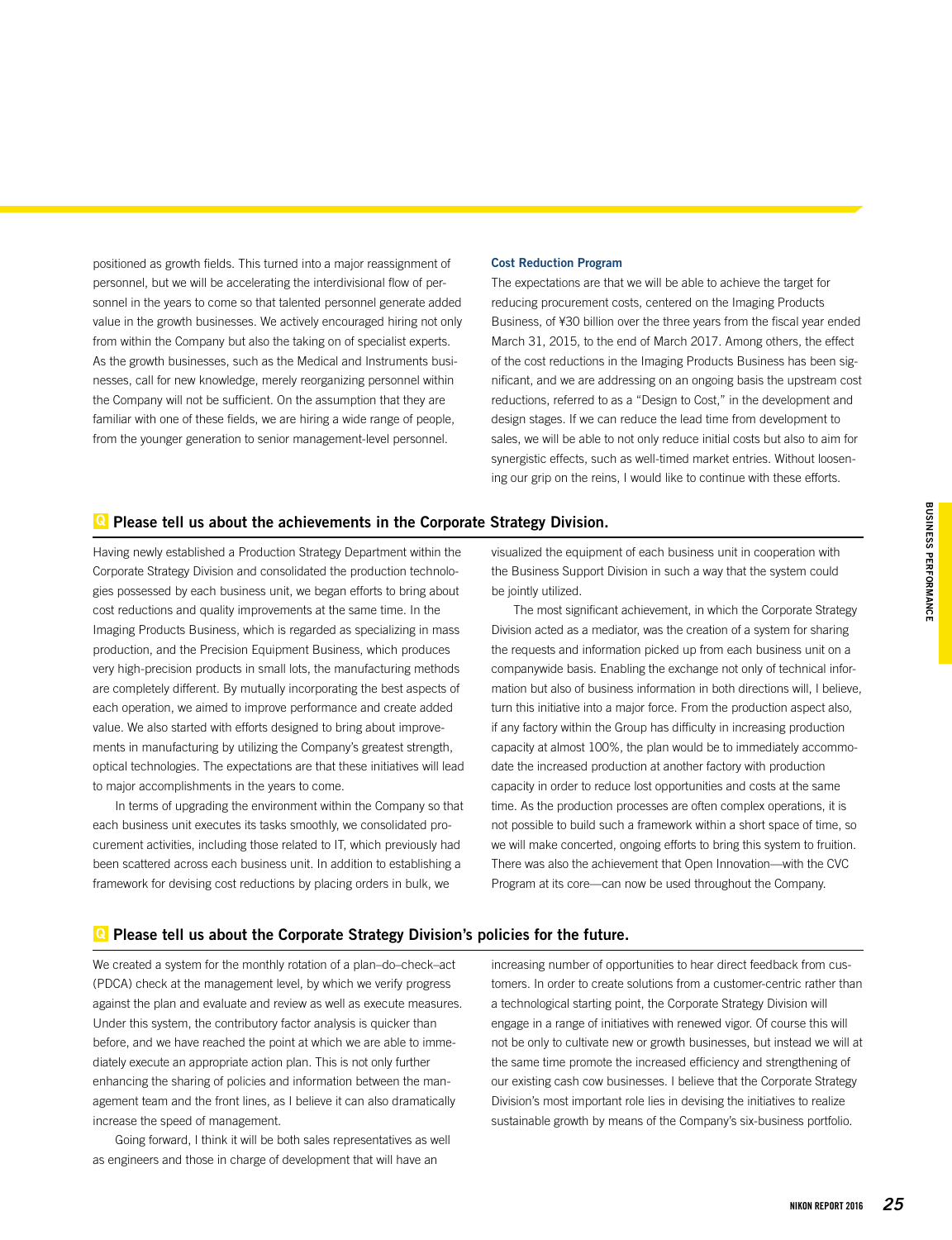# PRECISION EQUIPMENT BUSINESS

# Semiconductor Lithography Business Unit



We will promote rational business management by realizing efficient new product development and strengthening collaboration with customers.

## Toshikazu Umatate

Senior Vice President General Manager of Semiconductor Lithography Business Unit

#### **Q** How would you summarize the fiscal year ended March 31, 2016?

**Message** 

In the semiconductor market, capital investment was favorable overall, but the environment in which the Company's Semiconductor Lithography Business operates remained harsh. We worked to enhance the performance of advanced equipment, primarily ArF immersion scanners, and improved product competitiveness, but the increased severity in aspects such as prices and trade conditions did not result in the winning of any new customers. In addition, there were changes to the capital investment plans of customers who had confirmed the placement of orders, which had a severe effect on our business results in the fiscal year ended March 31, 2016.

However, I was pleased with the achievement of basic performance targets of the NSR-S630D ArF immersion scanner at customers sites. In 2016, we also began shipments of the NSR-S631E, which represents a one-step improvement over the NSR-S630D. In-house performance demonstration data is very stable, and we plan to boost performance going forward.

As a result of ongoing cost reductions, we were able to achieve our initial targets in respect of in-house production costs. Looking ahead, we will build an optimum balance into the supply chain between in-house and outsourced production and will also address reductions in subcontracting costs.

#### **Q** Please tell us about any issues that need to be addressed.

Reducing the production time lost at our customers' sites is the most important issue for the Semiconductor Lithography Business. A semiconductor manufacturing plant is not allowed to cease production for a minute, not even for one second. When an unforeseen circumstance has occurred, the questions that are always asked are how quickly the equipment can be recovered to normal operations and by how much can the time needed to set up the equipment be shortened toward restarting the customer's production. While there are problems to be improved at the design stage, there are also parts that can respond to post-delivery equipment adjustments or operational aspects. As a result of the variety of initiatives taken thus far, we have achieved considerable time savings, but will continue to aim for zero lost time to respond to the wishes of our customers.

An important point is to strengthen collaboration with customers who have a wide variety of production processes and product types. Centered on the Customer Solutions Department established in 2014, we engage in support that puts us in the position of each of our customers from a long-term perspective. The results of that move are steadily appearing, and we have reached the stage where we are able to reliably conclude negotiations, including for repeat or after-sales service orders from major customers.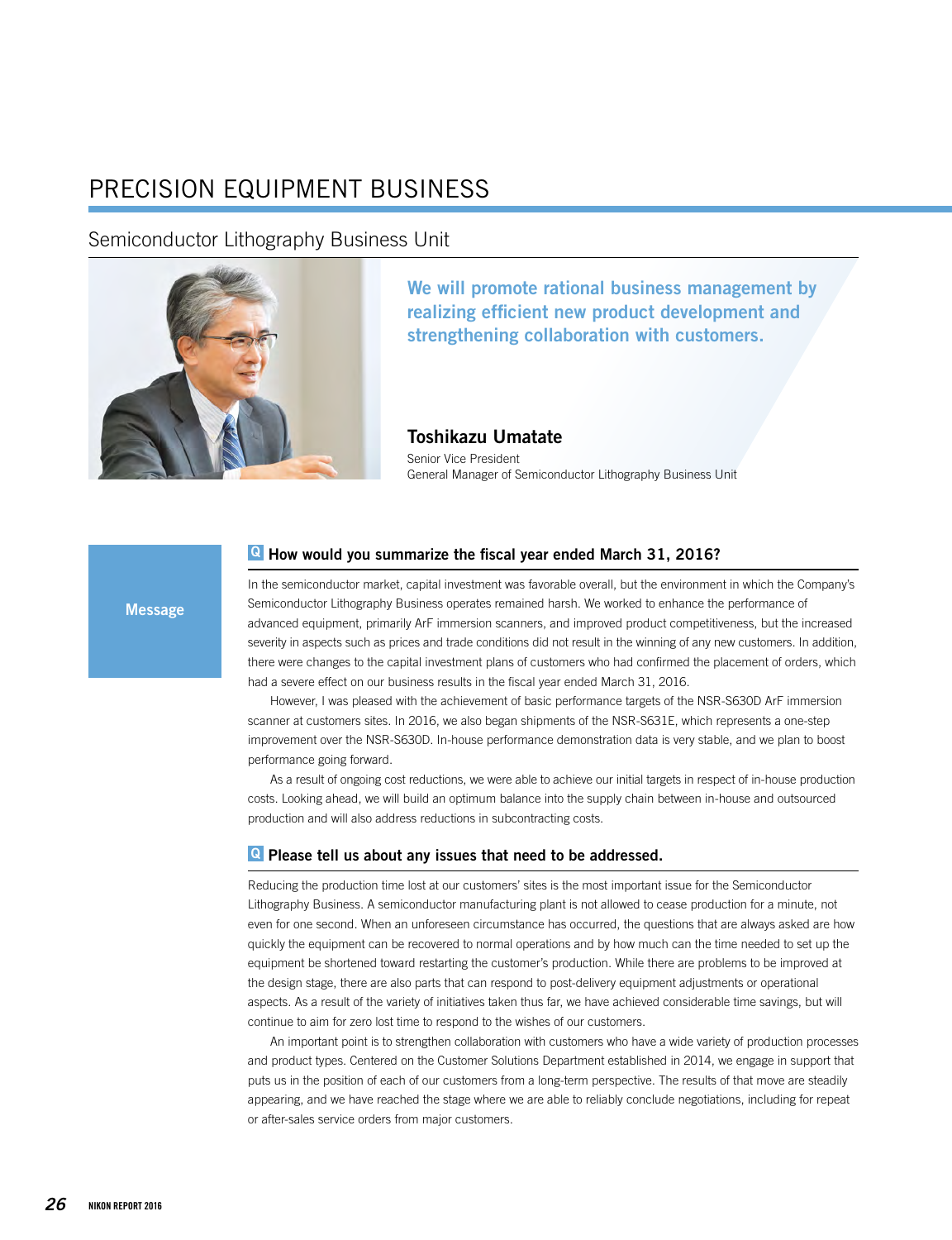



ArF immersion scanner **NSR-S631E** KrF scanner **NSR-S210D** 

### **Q** Please tell us about any points that you will particularly focus on.

With regard to the development of new systems and the providing of support at client sites, how to efficiently utilize the limited amount of resources throughout the world is becoming extremely important. In relation to human resources, we are working on remote support by leveraging our network, building a database that will enable us to share past information on a global basis in order to further raise our comprehensive response capabilities rather than simply increasing the number of personnel. In addition, we are broadening the skills that individual employees possess and encouraging the creation of human resource development systems to enable flexible operations.

In relation to system development, we are addressing the automation of the performance management of our equipment. I recognize that this is being improved according to plan and to a level that compares favorably with other companies. For our customers, preserving optimal efficiency is a critical issue, so it is important for them to be able to maintain and operate the equipment normally. For that reason, dispensing with the need to depend on skilled engineers at our customers' sites, we are engaging in the development of functions by which the equipment automatically learns the optimization of wafer processing conditions and responds to demands for stable production.

### **Q** Please tell us about your initiatives for future growth.

Our business unit engaged in business centered on ArF immersion scanners. In response to expanding demand for devices due to the trend of the IoT, however, we will now also focus on ArF-Dry, KrF, and i-line lithography systems. In addition, we will make efforts to improve our profits and earnings as a business unit by reducing costs through the optimization of variable and fixed costs. The prices of the systems are high, and a heavy burden is placed on us, for example, when product failures occur and repair costs arise. For these reasons, from the cost reduction point of view, we consider additional, thorough enhancements to quality management to be the most important factor, and we will continue to promote them in the years to come. Additionally, the semiconductor market itself is expanding rapidly with the advent of products that have new value. New products from fields that had not previously been used in electronics have emerged and are now being incorporated into semiconductors, and the expectation is that what is termed "manufacturing equipment" will require not only a high accuracy but will also have to meet wide-ranging needs.

It is my belief that the accumulation of technologies that Nikon has acquired—that is to say the capabilities it possesses to develop delicate, elaborate, and unique items—are in the top class. By leveraging the knowledge that our business unit has gained up to now in ultraprecision technologies, and by broadening our field of view, we would like to be involved in the manufacturing of the future, of a kind that at this point in time is completely unimaginable.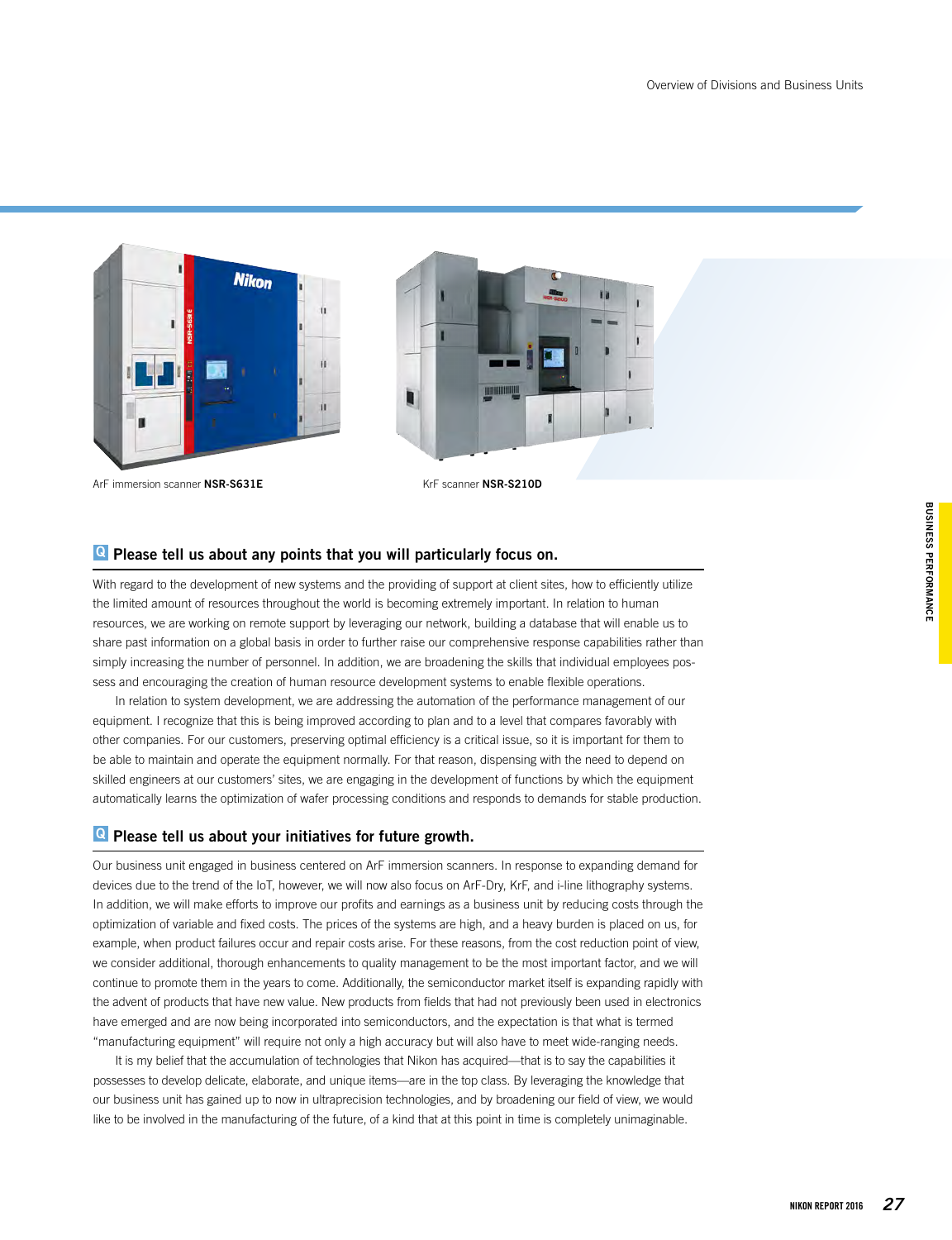# PRECISION EQUIPMENT BUSINESS

# FPD Lithography Business Unit



We aim to be a business unit that generates stable profit by building a production system capable of responding flexibly to market changes and timely development and to market entry of products that match customer needs.

### Kiyoyuki Muramatsu

Senior Vice President General Manager of FPD Lithography Business Unit

#### Q How would you summarize the fiscal year ended March 31, 2016?

**Message** 

In the fiscal year ended March 31, 2016, customers' willingness to invest recovered, and the market environments for small and medium-sized panels as well as large-sized panels improved. There was thus an increase in the number of units shipped in the second half of 2015, and a significant number of units are expected to be shipped overall in the market during the course of 2016. Having increased the number of sales in the fiscal year ended March 31, 2016, by 17 from the previous fiscal year, to 51 units, the FPD Lithography Business Unit achieved increases in both net sales and profit. Contributory factors were the brisk business negotiations concerning the 10th-generation system for large-sized panels, for which only Nikon possesses the know-how, and the cutting-edge, high-precision FPD scanner FX-68S for small and medium-sized panels. With regard to the FX-68S in particular, although the official launch was expected from the second half of 2016, sales commenced one year ahead of schedule and the model has received plaudits from customers for its productivity and resolution. Initially, the mass production systems were not in place, but having responded with two shifts taking turns with development, the business unit worked as one to implement the short-term procurement of parts and materials, and we entered the mass production phase ahead of schedule.

### **Q** Please tell us about current issues and your responses to them.

The priority issue is how our business unit can respond flexibly to market needs. Significantly increasing unit sales will require more employees working on in-house production and workers engaged in on-site installation, but as the securing of employees who possess high skill levels is beset with difficulties, we are responding to the problem by conducting reviews of production processes. For instance, in order to prevent any decline in quality due to lack of experience, we are subdividing and standardizing the work, while shortening the training periods. We are also immediately advancing plans to outsource part of the system unit work. Transferring some system units or processes outside our business unit will enable us to divert personnel to other units and processes. By integrating these measures with normal activities designed to reduce the number of construction period man-hours we will build a more efficient production system.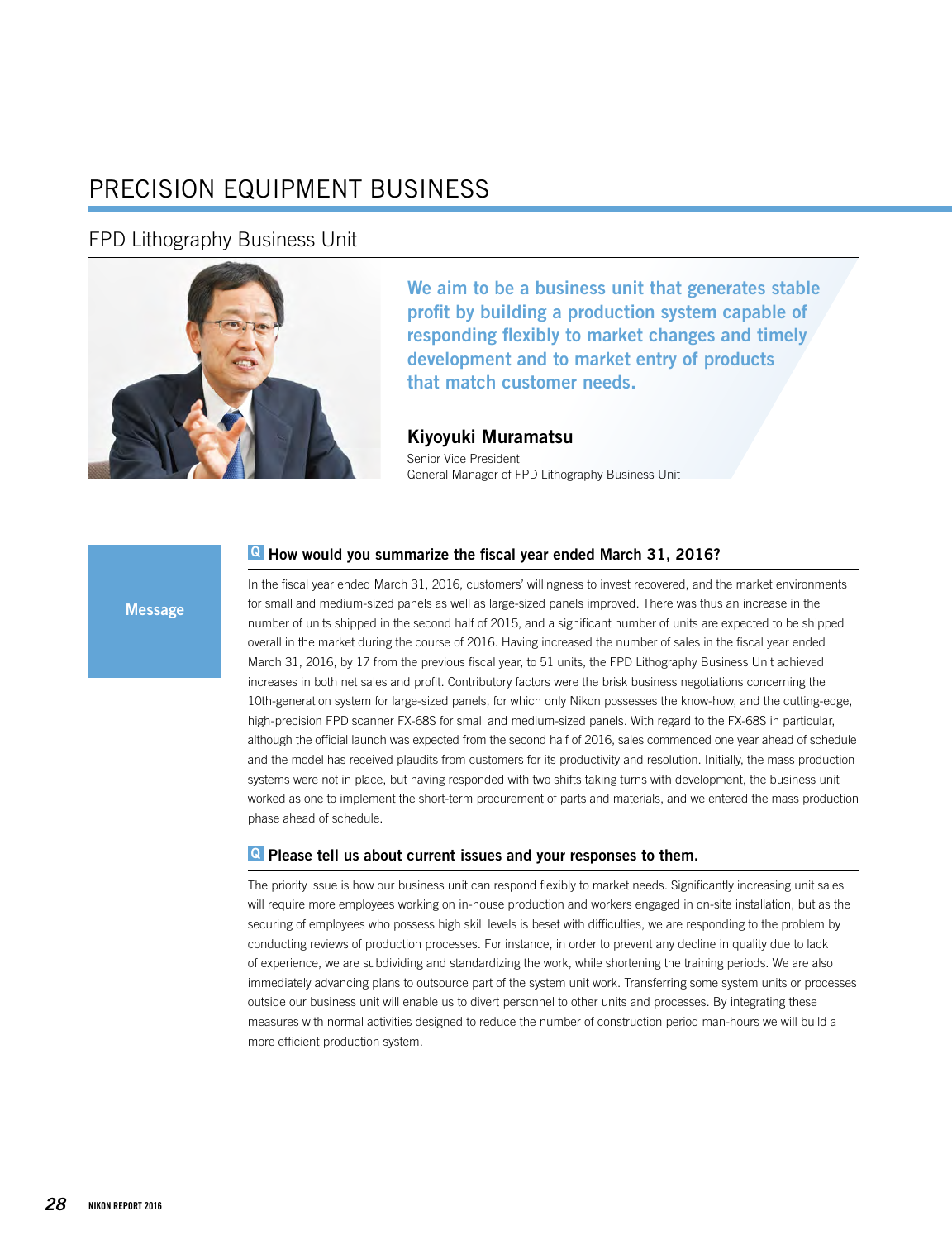

FPD scanner **FX-68S** FPD scanner **FX-101S** 

#### **Q** Please tell us about your development policies in the years ahead.

For our business unit to generate profit in mature markets, we will need to control any increases in fixed costs and "invest in developments that generate steady profit." This does not mean giving technicians free rein to do as they wish; the main point of such developments will be to assign work into features that customers really need. We will examine investments using the policy not of aiming for "the world's most advanced" but rather of making "things we can sell." It does, however, take a great deal of effort to search for things we can sell. We have therefore established a Solutions Development Department and enhanced the function that picks out customer needs. Also in charge of specification negotiations, the new department will thus bring together both customer needs relating to the system under negotiation and opinions with regard to the systems being operated in the field. Sorting and analyzing the information that we collect as well as looking into how that information can be incorporated into solutions for existing systems, deciding when would be a good time to supply those solutions, or whether it would be better to delete or add functions to the next system development, I am expecting us to be able to make judgments on all these aspects from a customer's viewpoint.

### Q Please tell us about your strategies for the fiscal year ending March 31, 2017, and over the medium to long term.

As we plan to sell 90 units in the current fiscal year, an increase of 39 units over the number sold in the fiscal year ended March 31, 2016, our primary issue is gearing up for the increase in production. Currently, new production plants are being built at both Tochigi Nikon Precision and Miyagi Nikon Precision. To be able to deliver systems to customers as promised, we will inaugurate these new facilities as planned. I am also considering taking the opportunity to replace facilities that are progressively aging. By operating new equipment in a new plant while operating old equipment, we will make progress in increasing production in parallel with facility renewals. As soon as possible, I would like our most important initiative to be the upgrading of our production systems.

As the market for lithography systems is maturing, we are making headway with reviews of entries into new fields that would enable us to leverage the technologies and know-how that our business unit possesses. We will make proactive investments if we are confident that we will be able to make a profit, but we will not enter a field that we judge will be unprofitable. This is because, rather than continuing to respond in all directions by potential, making a judgment on whether to do or abort something leads to effective use of limited resources. I believe it is my duty to make those judgments when necessary.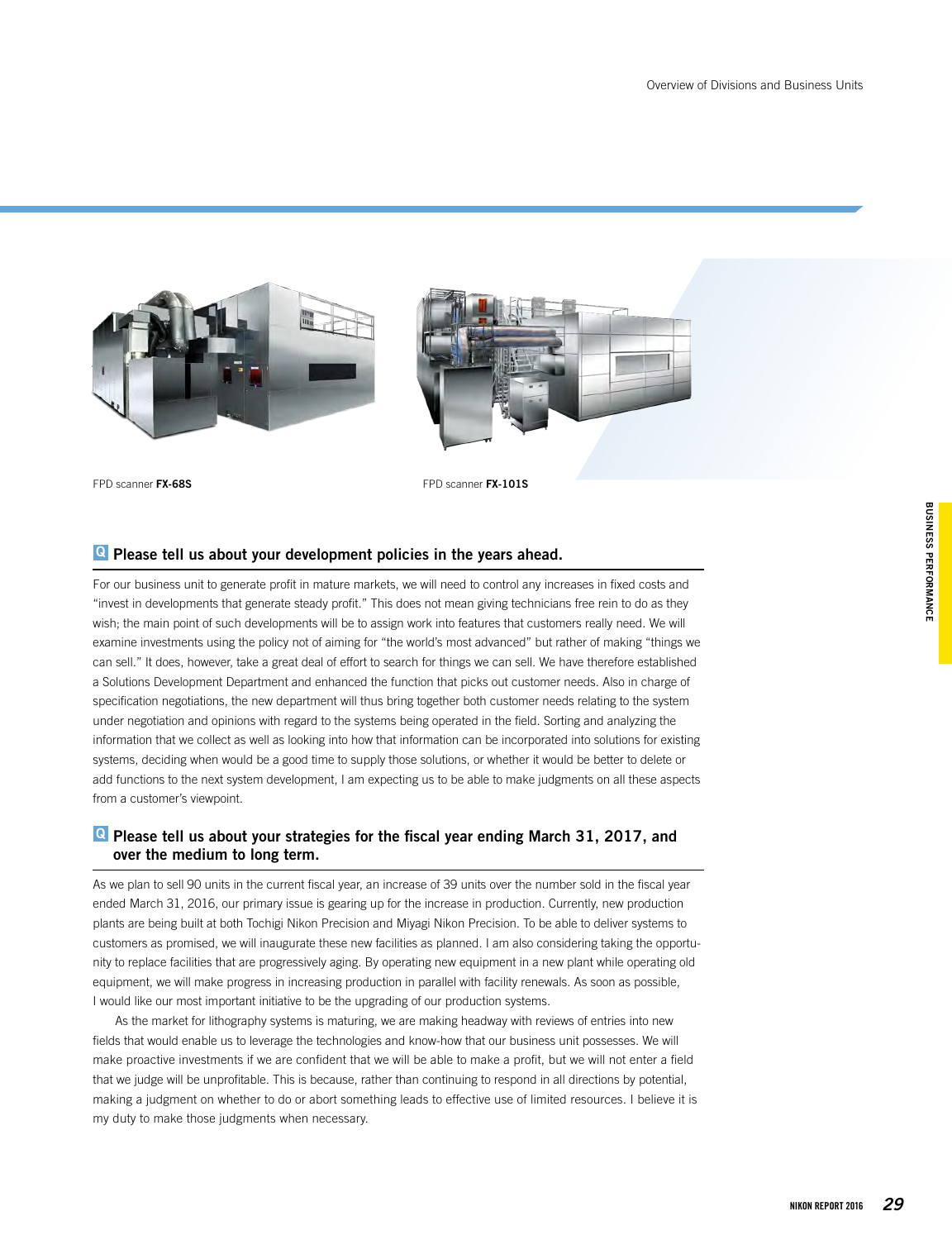# IMAGING PRODUCTS BUSINESS

# Imaging Business Unit



For the very reason that we are in a harsh business environment, we are once again reviewing our overall operational processes and building a more robust Imaging Business Unit.

### Nobuyoshi Gokyu Senior Vice President

General Manager of Imaging Business Unit

#### **Q** How would you summarize the fiscal year ended March 31, 2016?

**Message** 

The environment in each of the markets for digital cameras–interchangeable lens type, interchangeable lenses, and compact digital cameras remained harsh, and their markets shrank compared with the previous fiscal year. The number of units sold by the Company in all three genres decreased year on year, with the result that net sales decreased 11% from the previous fiscal year to ¥520.4 billion. Negatively impacted by the decrease in sales and also by the appreciation of the yen, operating income fell 19% year on year to ¥45.7 billion.

The result from the year-end shopping season—the biggest of the year—was sluggish and there was also an impact resulting from the new D500, the launch of which was postponed in order to first secure sufficient quantities as we received a level of orders that had exceeded our expectations.

However, we were still able to secure an operating income ratio of 8.8%. If the exchange rate fluctuations are omitted, this was at a level almost unchanged from the previous fiscal year. With regard to the D500 launch postponement, the problem was that we were unable to grasp adequately the level of demand.

#### **Q** Please tell us about the progress made with the measures under the Medium-Term Management Plan.

With regard to Customer Relationship Management (CRM), we have been collecting and consolidating sales performance data accumulated over the past 10 years. In addition, we are promoting initiatives that will encourage customers' willingness to make a purchase. Not only supplying information on new products as previously, we will carry out more active approaches, such as recommending by customer the most suitable lens and accessories in conjunction with new products.

With regard to further tapping into and developing emerging economies, we conducted reviews of our strategies by region. Due to falls in resource prices in recent years, the economic situation in Russia, Brazil, Indonesia, and other countries where growth is expected has been unfavorable, and growth in the Middle East has come to a standstill. In contrast, there are also countries, such as India, where demand for digital SLR cameras has increased year on year, so we are prioritizing depending on the region. We are reviewing and planning to optimize our initiatives in both the large-scale European and U.S. markets and in emerging economies.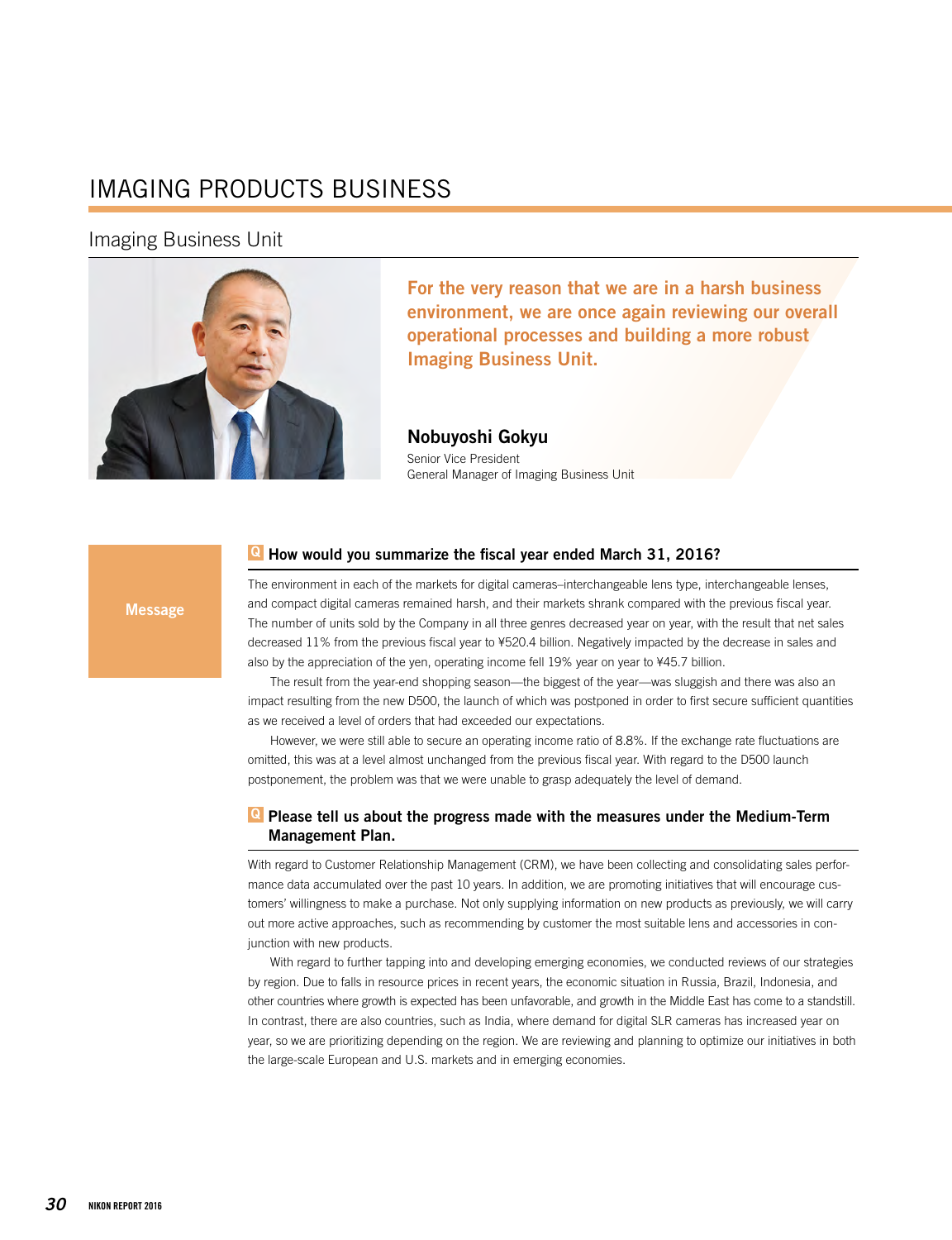





Digital SLR camera **D500** Advanced camera–interchangeable lens type Nikon 1 J5

Compact digital camera COOLPIX B500

In August 2015, we established a Global Marketing Strategy Department in Singapore. The aim is to respond rapidly to changes in the market and bring about timely marketing communications by transferring and centralizing global marketing functions in Singapore, as it is a global business base and has access to a diversified workforce. Already the move is bearing the expected fruits.

## **Q** Please tell us about your business policies for the fiscal year ending March 31, 2017.

In addition to the ongoing severe market environment, the suppliers of parts for a wide range of Nikon products, including digital cameras–interchangeable lens type and compact digital cameras, were affected by the 2016 Kumamoto Earthquake, which has hampered production and sales. Giving priority to the manufacturing of highly profitable middle and high-end digital SLR cameras, we will focus on recovering from that situation.

We are in a difficult environment and have also seen the challenges of exposure to diverse risk, including on this occasion procurement aspects. We will again review our overall operational processes including development and production and build a more robust business structure.

The Imaging Products Business currently provides the backbone of the Nikon Group's revenue base. I therefore think it is necessary to improve the issues we are facing at an early stage and strengthen the Imaging Business Unit's profitability base. While compensating through M&As and alliances for those fields in which Nikon's technologies will not be sufficient, if we were able to top up with value-added products and businesses, it would probably become a notably different Imaging Business Unit to what it has been up to now. Breaking out of our current shell, we will aim to make a fresh start, united as one, in an Imaging Business Unit that boldly faces challenges.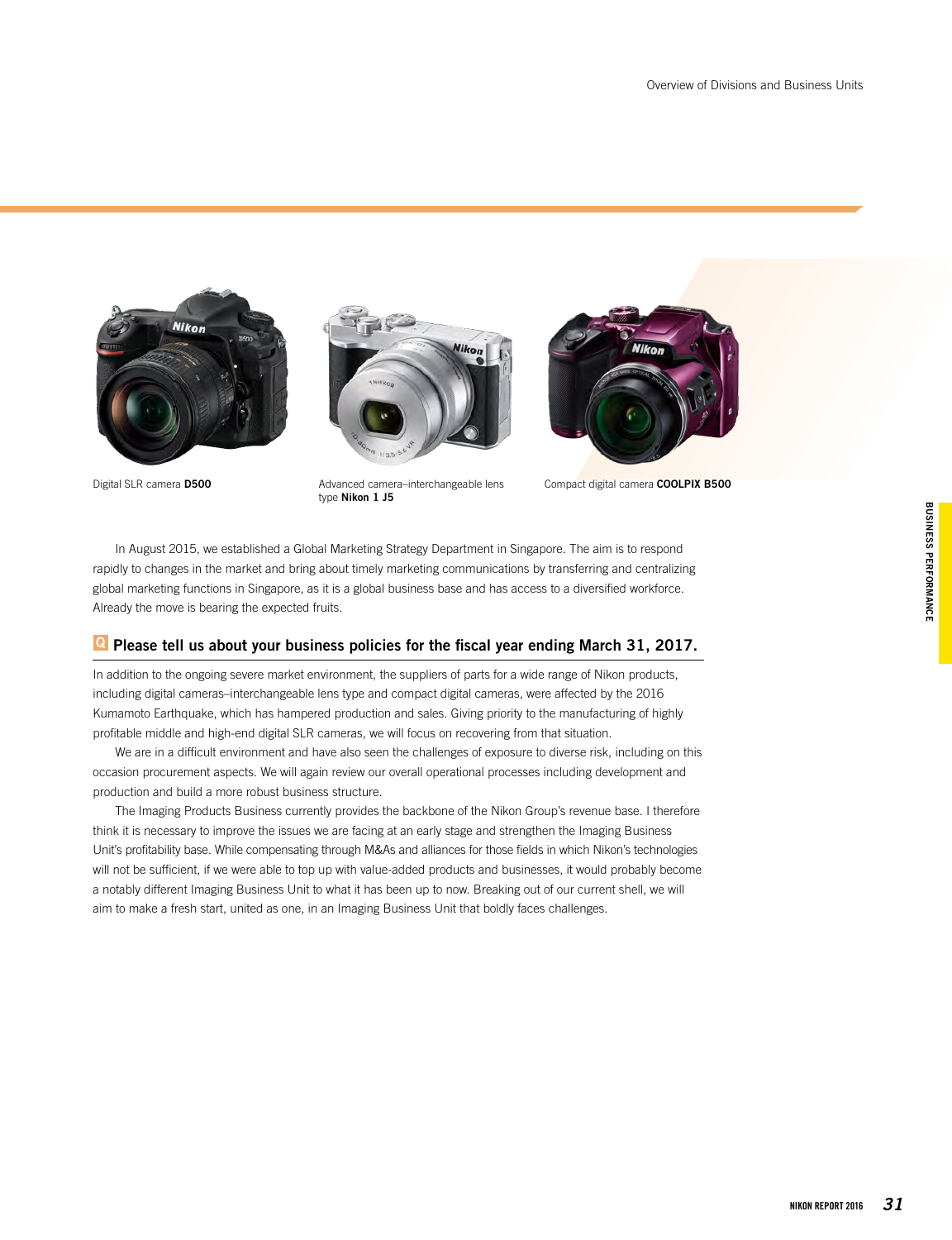# INSTRUMENTS BUSINESS

# Microscope Solutions Business Unit



With the aim of "contribute to people's health through science," we will steadily nurture the seeds of business.

# Atsumi Nakamura

Corporate Vice President General Manager of Microscope Solutions Business Unit

#### Q How would you summarize the fiscal year ended March 31, 2016?

**Message** 

The market for biological microscopes fell more than was expected in Japan but was steady overseas. When seen from a global perspective, gradual growth of approximately 2–3% from the previous fiscal year is recognized. In aiming to gain the position of market leader in biological microscopes, the Microscope Solutions Business Unit was able to continue its improvement in market share from the previous fiscal year. Nonetheless, whereas I recognize that we are almost on par with the market leader overseas, our market share in Japan remains unchanged. The analysis for this is that the gap in sales performance is keeping the differences in market share the same.

With regard to the regenerative medicine-related field, since major growth is expected in the distant future, I consider it as having been a year for accelerating the preparations toward its commercialization.

#### Please tell us about your future strategies in the biological microscope business, which at the present is a primary source of revenue.

The primary issue is to improve sales performance in regions where Nikon has a low market share. Making use of experience gathered by our business operations in countries such as the United States and China, where we are gaining leading positions, we will deploy this know-how and take regional characteristics into consideration. With regard to product development, we will continuously promote software-centered differentiation. The uses to which microscopes are being put are undergoing a change from observation to analysis and measurement. As such, developing the microscope software for research trends and needs and raising additional value are leading to product differentiation.

#### Q Please tell us about your future strategies in the regenerative medicine-related field.

With regard to the contract manufacturing of cells for regenerative medicine business, the Group signed a strategic collaboration agreement with Swiss company Lonza in May 2015, established wholly owned Nikon CeLL innovation Co., Ltd., and is making progress with preparations toward commercialization. Through training and consulting at Lonza, we are taking on board that company's expertise. Meanwhile, what will be the largest facility for cell cultivation in Japan is currently under construction, in Tokyo's Koto Ward. We plan to commence operations as a contract development organization (CDO) in the latter half of 2016 and as a contract manufacturing organization (CMO) at the end of 2017.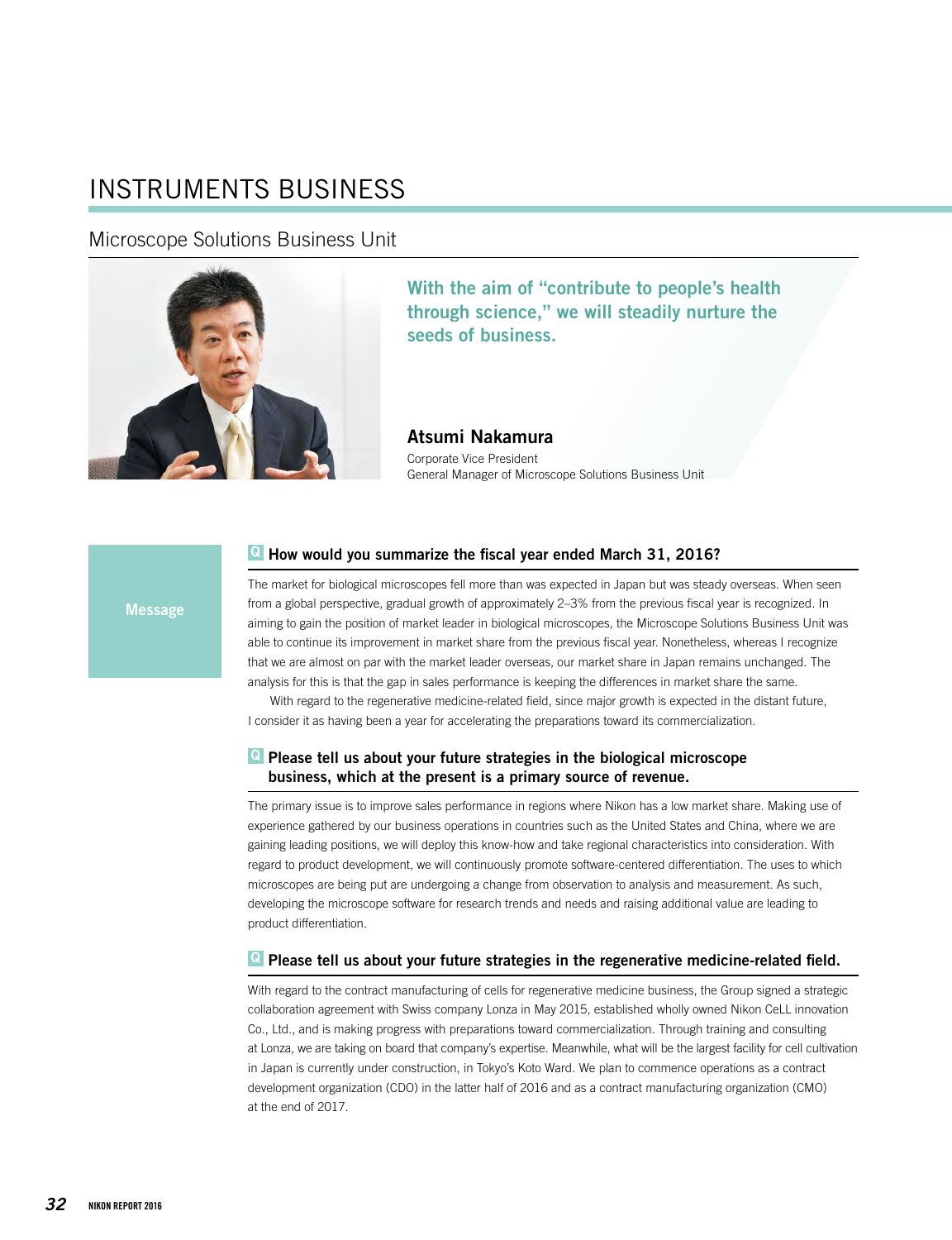

iPS cell quality assessment utilizing image analysis



Before image analysis After image analysis Note: Performs phase-contrast observation of iPS cells during the culture process, identifies morphological differences in cells by image analysis. The green area is a cell population that has original

undifferentiated cells. The red area is a cell population in an abnormal state that deviates from the undifferentiated cells.

Super resolution microscope N-SIM E

Inverted routine microscope ECLIPSE Ts2

Furthermore, I believe that the joint research currently being advanced with the Center for iPS Cell Research and Application (CiRA) at Kyoto University will also bear fruit. The aim of this research is to build a stable cultivation management system for iPS cells, utilizing image analysis technologies for which Nikon's microscopic observation technologies and pattern recognition technologies will be adopted. The most important aspect in the practical application of iPS cells is the ability to cultivate them stably and in large quantities. At present, evaluations of cell state are made by observing them with the human eye, but utilizing Nikon technologies replaces that technique with equipment that is capable of quantifying the state of the cells and of objective evaluation. We are building a stable cultivation management system based on that quantified quality evaluation information. Were the system to reach fruition, it would enable the objective evaluation of cell state and cultivation methods as well as contribute greatly to the homogenization of iPS cells. We will continue to develop the Nikon system horizontally at CiRA—an iPS cell research hub—and then work diligently to reach a future stage at which the system is used by other facilities as well.

#### **Q** Please provide us with the main points of your achievements toward the Medium-Term Management Plan.

The most important point in the current fiscal year will be our start in the regenerative medicine-related business. To steadily nurture the seeds of business that we have gained from the joint research up to now, our policy will be to proactively advance collaborations with related companies and research organizations. As far as possible, I would like to cultivate a number of business pillars from even just one of these seeds.

Under its slogan of "contribute to people's health through science," the Microscope Solutions Business Unit regards cell imaging as its core technology. We would like to proactively face the challenges of entering businesses in which we will be truly capable of utilizing our technologies and contributing to people's health.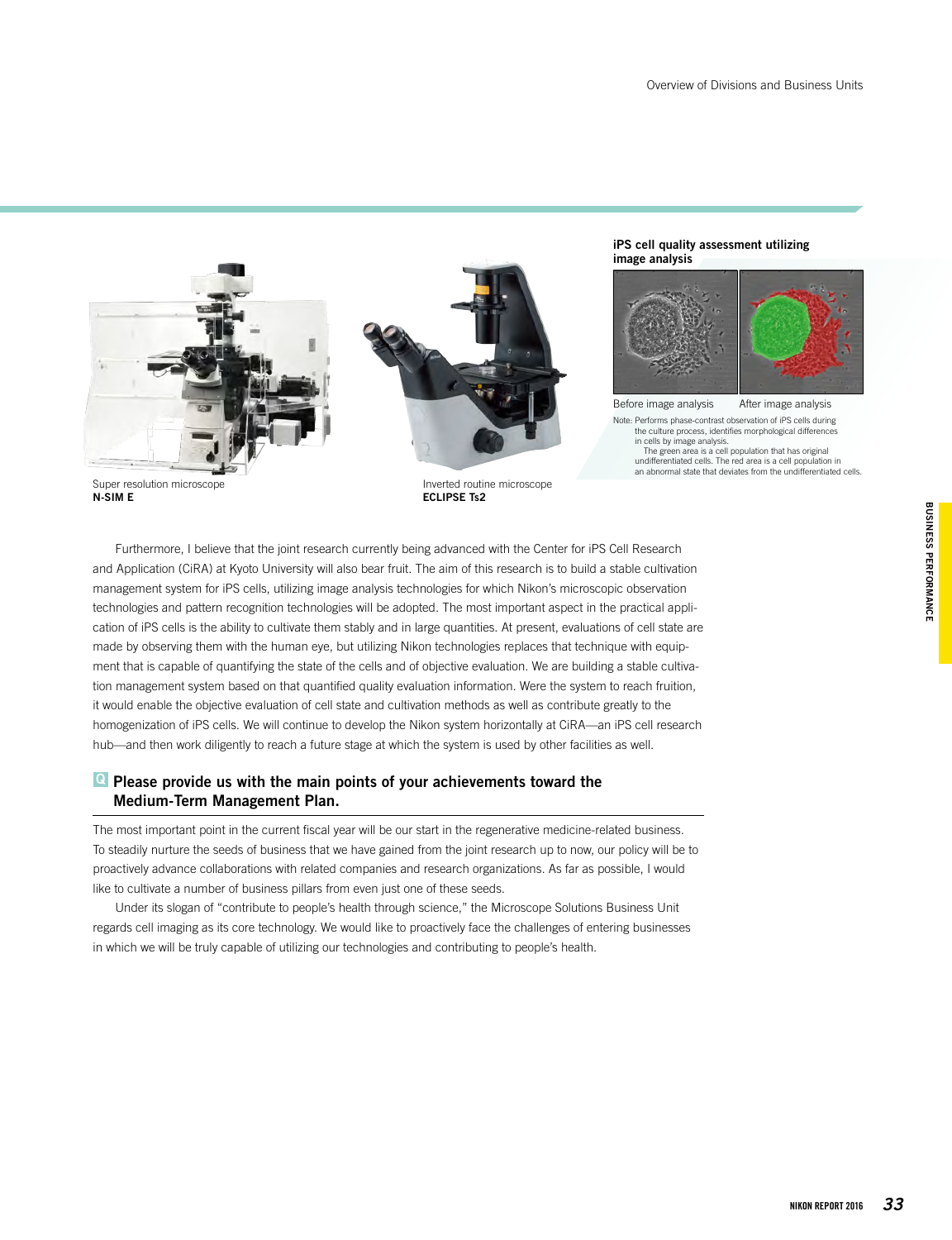# INSTRUMENTS BUSINESS

# Industrial Metrology Business Unit



We will not be limited by our business domains, and will proactively engage in fields where there are thought to be business opportunities and cultivate the business pillars of the future.

## Masao Nakajima

Senior Vice President General Manager of Industrial Metrology Business Unit

#### Q How would you summarize the fiscal year ended March 31, 2016?

**Message** 

In the fiscal year ended March 31, 2016, the Industrial Metrology Business posted record-high sales. There was also a significant increase in operating income and, although not yet at a satisfactory level, I feel that our growth rate was commendable. The main factor contributing to this growth was the underlying strength from increased domestic capital investment in electronic component, semiconductor, and automotive industries, which manifested itself as a cost improvement effect. We have continued to make a large number of product approaches, especially in the automotive industry, over the past few years, and these are beginning to appear as concrete results. The primary problem was that the sales targets for Nikon Metrology\* products in the Asian market have not yet been achieved. Even in Europe, there are sales targets that remain slightly unachieved. Having been positioned as a growth business under the Medium-Term Management Plan, if viewed from a medium- to long-term perspective there is still insufficient dynamism, and I have the sense that the business will have to be further expanded.

\* NIKON Metrology NV (formerly Metris NV), the Belgian manufacturer of precision measuring equipment with strengths in the measurement of large objects, such as automobiles and aircraft, was made a wholly owned subsidiary in 2009.

#### Q Two years have passed since the reorganization of the corporate structure. Please tell us what was accomplished in those two years and the issues that emerged.

Initially, in the first year we aimed to return to profit and implemented various measures, but from the second year we went on the offensive and weak areas were converted into prioritized objectives to be strengthened. Consequently, results from unique Nikon products are gradually starting to materialize. For example, the high-precision, non-contact multi-sensor 3D metrology system HN-C3030 has continued to solidify its position as dedicated equipment mainly for the inspection of automotive gears and turbo-engine parts. In Japan, there is also growing interest in the non-contact, large volume inspection system Laser Radar that measures automobile bodies and has been a major force in the U.S. market, and the possibility has emerged that this interest will soon lead to domestic sales.

Having in 2015 opened showrooms one after the other in Indonesia, Thailand, and Mexico, where the production bases of automotive and other industries have coalesced, the effects of having improved brand recognition and worked on local sales are beginning to produce results. Only having showrooms, however, will end up limiting us to local customers. I thus consider it to be of great importance to inform not only those customers in the vicinity of a showroom but more customers about Nikon products and solutions.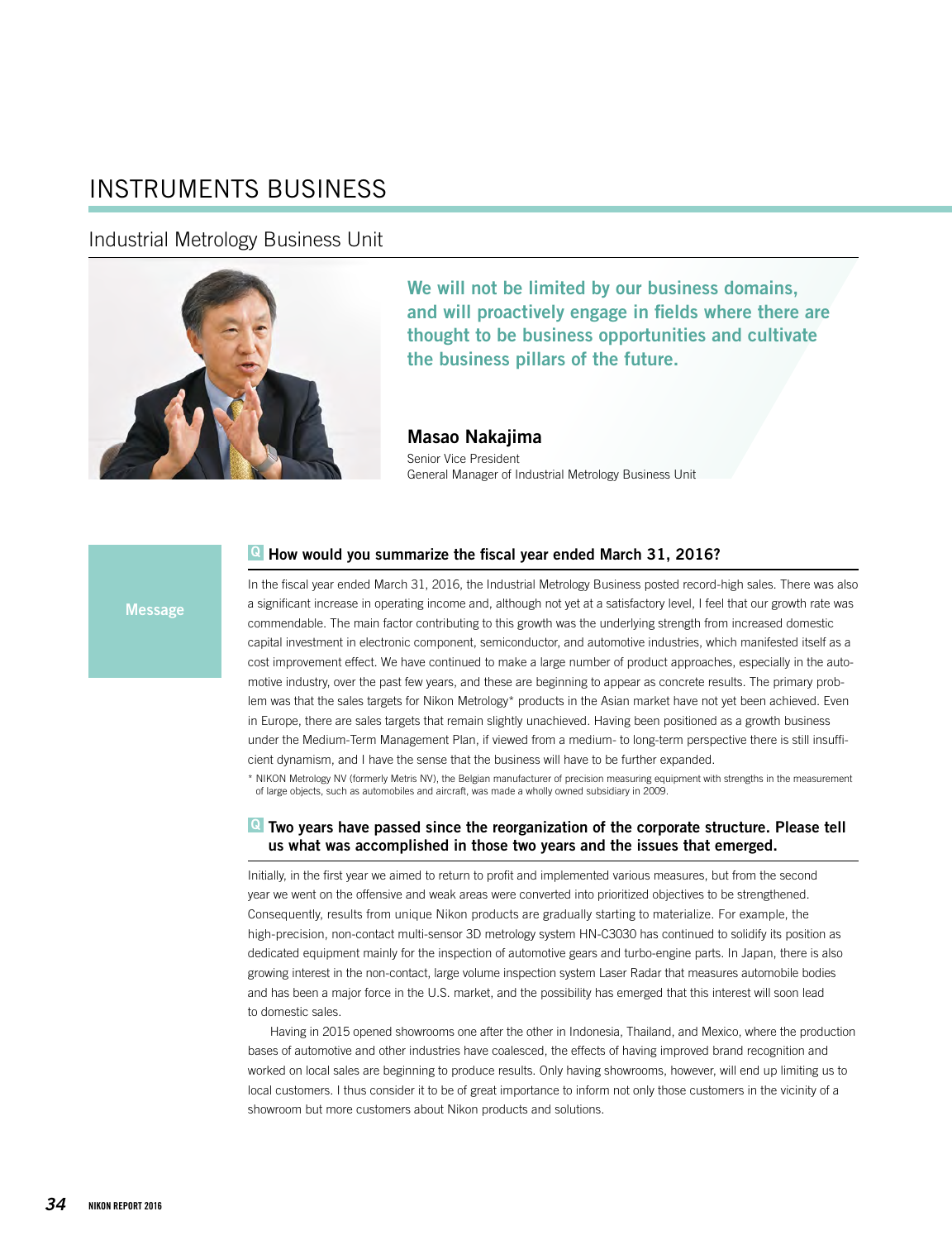

Non-contact multi-sensor 3D metrology system **HN-C3030** Automated, non-contact large volume inspection system



Laser Radar MV331

### **Q** Please tell us about initiatives for the fiscal year ending March 31, 2017, that are geared toward further growth.

I feel that there is a need to broadly address sales channel expansion. As part of this initiative, we will approach customers for whom Nikon products and solutions are expected to be a best fit, create a worldwide list, and promote the creation and updating of "opportunity maps" as tools to systematically sell our products. Rather than checking primarily on existing customers, as per the conventional model, the areas of these approaches will single out customers who are considered probably likely to lead to some business if we approach them and clarify targets. Since creating and updating the maps enables the visualization of a customer's global development and business affiliation reach, staff assignments have come to be conducted more effectively. The Industrial Metrology Business Unit has set significantly higher sales targets over the medium to long term, but I believe that we can achieve them satisfactorily by contacting companies that we were not previously ready to approach on the basis of the maps.

#### Q Please tell us the main points about the Industrial Metrology Business Unit's plans to create value over the long term.

The Industrial Metrology Business Unit has some unique products, but when those products have penetrated a market to a certain extent, competing manufacturers accelerate the development of the same kinds of products. It is extremely difficult to even know until what point a product will remain unique, but if at an early stage we are able to pinpoint customer needs and market trends on a worldwide basis, it will be possible for us to build a dominant position. To that end as well, speed will be of the essence.

As the "industrial" in its name suggests, I consider the Industrial Metrology Business Unit to be a business with a very wide scope. Regardless of the industry, I would like the Industrial Metrology Business Unit to consider its mission to be the solving of customer problems while actively confronting challenges. For that reason, the establishment of the Business Planning Section last year has a significant part to play. While providing products and solutions in response to customer feedback, I would like this section to search for the seeds of the new businesses of the future. Since there remains the possibility that the Industrial Metrology Business Unit's pillars of the future will germinate from those seeds, I feel that we will take a broad view, without defining the domains to be addressed, and actively engage in fields where possibilities exist.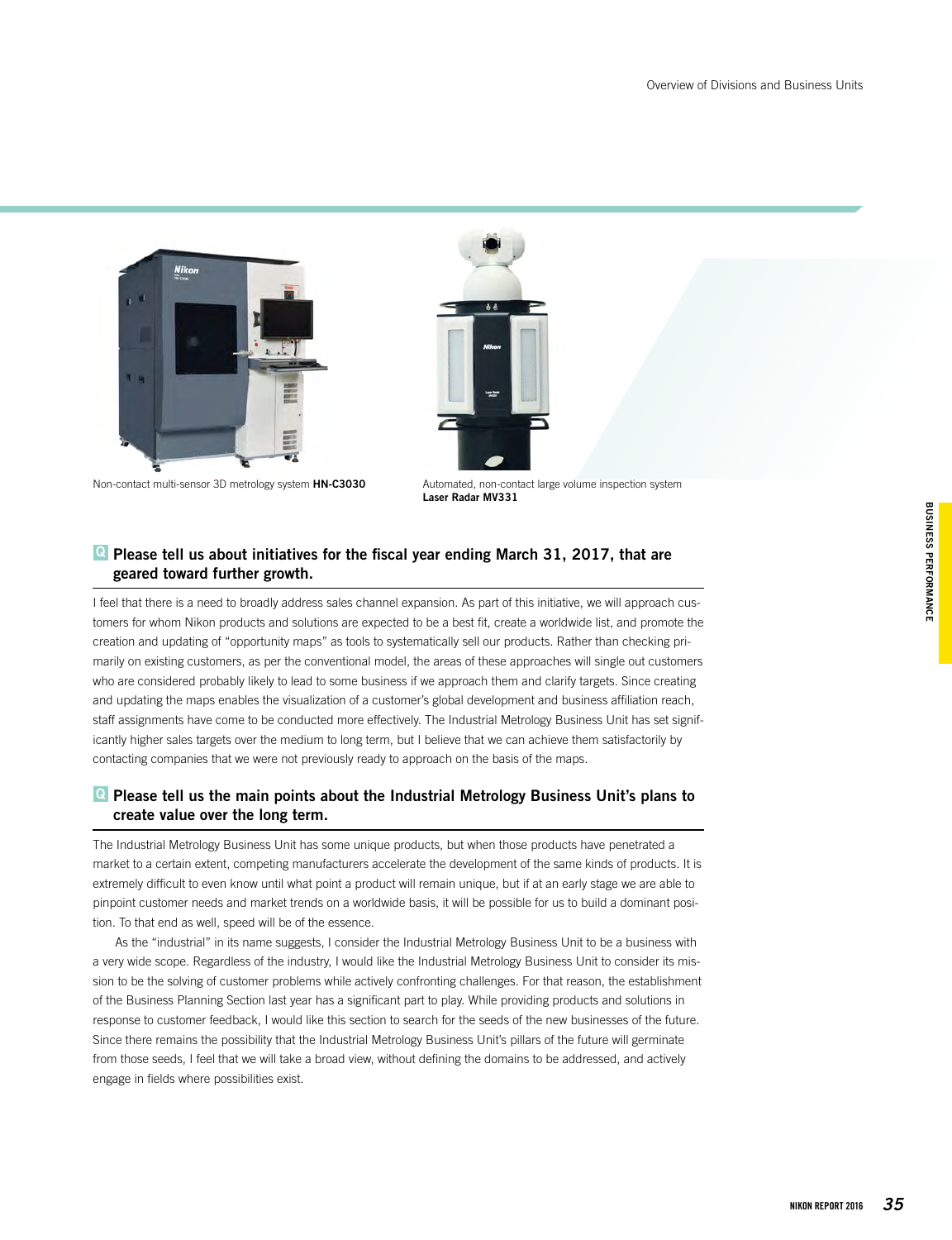# MEDICAL BUSINESS DEVELOPMENT DIVISION



We will work on the early realization of technological synergies between Nikon and Optos Plc and then link them to quality of life (QOL) improvements for people all over the world.

## Masato Hamatani

Corporate Vice President General Manager of Medical Business Development Division

#### Q How would you summarize the fiscal year ended March 31, 2016?

**Message** 

During the fiscal year ended March 31, 2016, we concluded the acquisition of U.K.-based Optos Plc, a leading company in the retina diagnostic imaging equipment market, and achieved our goal of improving Optos' earnings. In the years ahead, we must create synergies with Nikon and bring about further advances at Optos.

At present, the business performance of Optos is as far along as planned, but the Medical Business as a whole is recording an operating loss. In addition to the expenses incurred for R&D and other areas necessary to develop the Medical Business, this situation is due to the investments needed to promote alliances with a number of universities and companies. As there are regulations governing medical equipment, the Medical Business is unable to launch products immediately to market. Because clinical trials and official certifications are needed, such as from the U.S. Food and Drug Administration (FDA), the Medical Business is therefore one in which it is difficult to make a profit at an early stage. To ensure the early generation of business profits, for example through M&As and alliances, we are thus allowing for a preparatory period in which to take on board information and knowledge, while making active progress in prior investment activities.

#### **Q** Please tell us the key points of creating synergies with Optos.

Currently, we are focusing our efforts on realizing diagnoses of chronic diseases, such as diabetes and Alzheimer's, with Optos products. The incidence of both these diseases is anticipated to increase in Japan, where the population is continuing to age. With regard to medical need, the Medical Business Development Division is leveraging Optos' technologies and Nikon's optical and image processing technologies, while placing the highest priority on the development of new products that will assist in the early detection and prevention of such chronic diseases.

As part of our efforts to enhance our R&D, we established a medical laboratory housed in Nikon Research Corporation of America (NRCA), the R&D base that the Company owns. Having designated the United States—the prime mover of global medical business—as a priority area, we are promoting human resource placements and exchanges, while working to accelerate the creation of synergies with Optos.